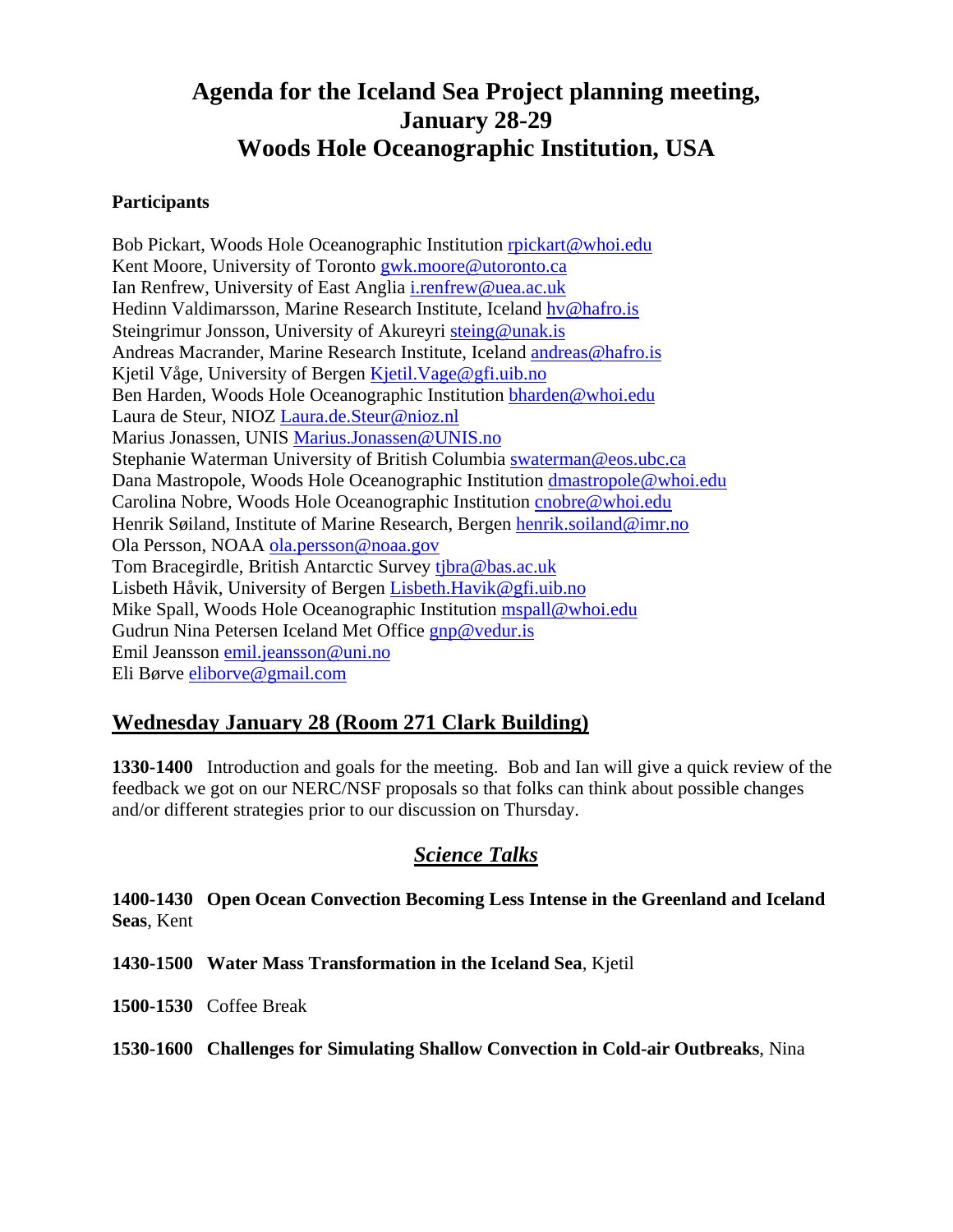### **1600-1630 Tracing Source Waters/Mixing Using Chemical Parameters**, Emil

**1630-1645 Air-Sea Carbon Fluxes in the Iceland Sea: Results from the 2013-14 NOAA Buoy**, Jeremy Mathis (presented by Bob)

| 1700<br>Shuttle from WHOI to hotel |
|------------------------------------|
|------------------------------------|

**1815** Group dinner (transportation will be provided to/from hotel)

# **Thursday January 29 (Room 271 Clark Building)**

**0830** Shuttle from hotel to WHOI

# *Strawman plans for each group*

#### **Ocean**

**0900-0915** WHOI, Bob

- **0915-0930** UIB (physical oceanography), Kjetil
- **0930-0945** MRI /UA, Hedinn/Steingrimur

**0945-1000** IMR, Henrik

- **1000-1015** UBC, Stephanie
- **1015-1030** NIOZ, Laura (with input from Femke)

**1030-1100** Coffee Break

**1100-1115** UIB (chemistry), Emil

**1115-1130** Ocean modeling, Mike (presented by Bob)

#### **Atmosphere**

**1130-1145** UEA, Ian

**1145-1200** University of Toronto, Kent

**1200-1330** Lunch